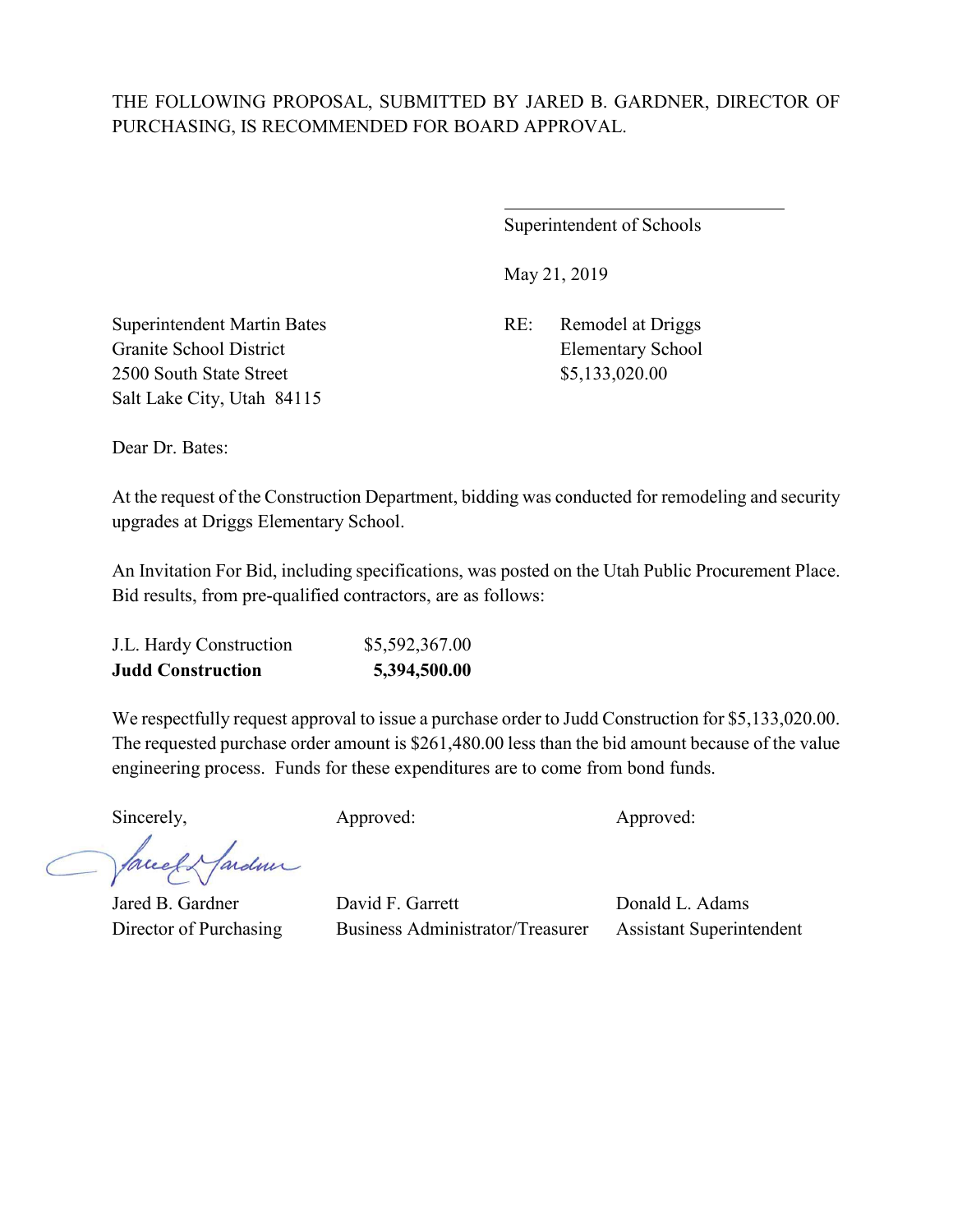$\overline{a}$ 

Superintendent of Schools

May 21, 2019

Granite School District Elementary School 2500 South State Street \$3,252,473.00 Salt Lake City, Utah 84115

Superintendent Martin Bates RE: Remodel at Rosecrest

Dear Dr. Bates:

At the request of the Construction Department, bidding was conducted for remodeling and security upgrades at Rosecrest Elementary School.

An Invitation For Bid, including specifications, was posted on the Utah Public Procurement Place. Bid results, from pre-qualified contractors, are as follows:

| <b>J.L. Hardy Construction</b> | \$3,252,473.00 |
|--------------------------------|----------------|
| <b>Judd Construction</b>       | 3,664,617.00   |

We respectfully request approval to issue a purchase order to J.L. Hardy Construction in the amount of \$3,252,473.00. Funds for these expenditures are to come from bond funds.

Sincerely, Approved: Approved: Approved: Approved:

facely farden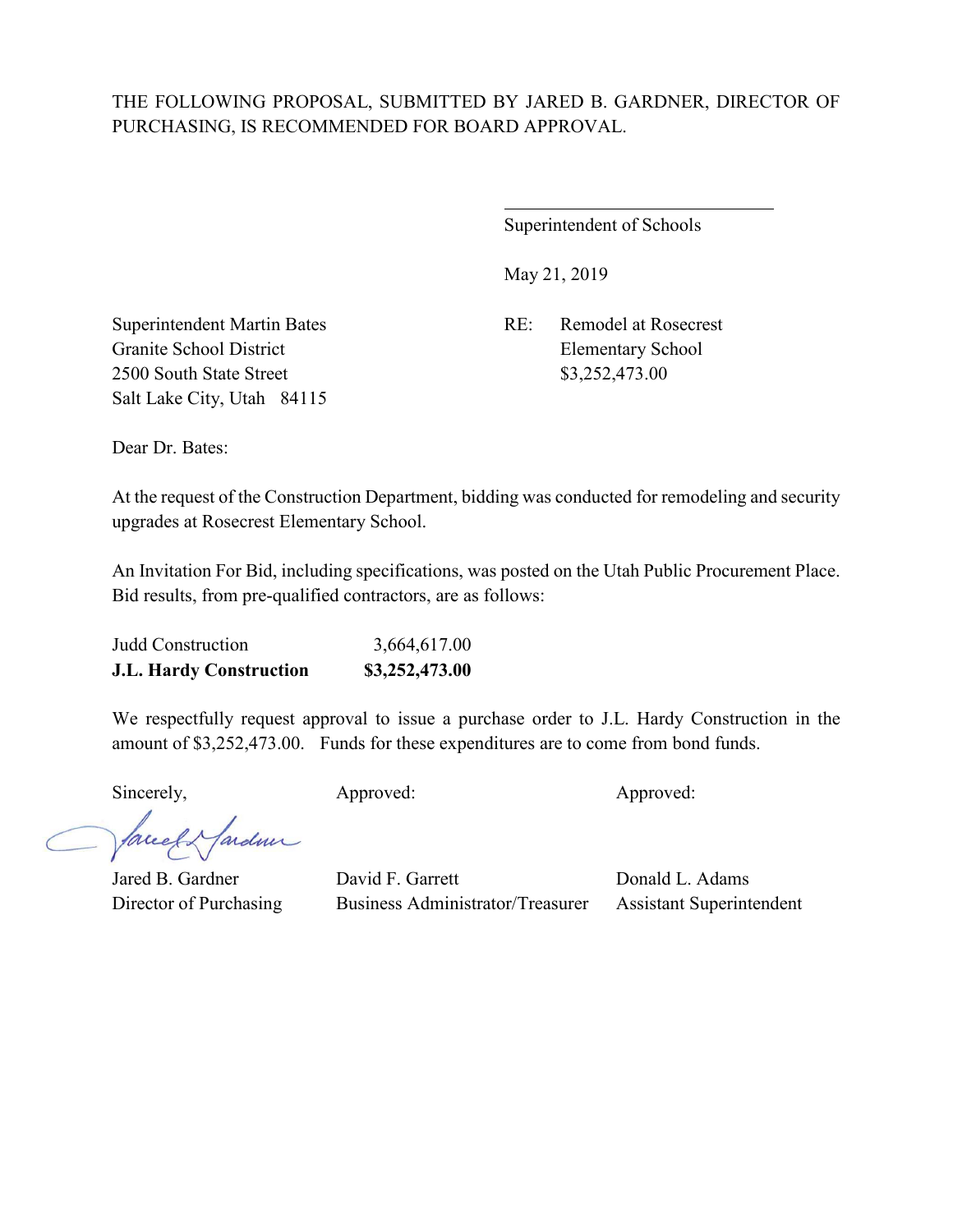$\overline{a}$ 

Superintendent of Schools

May 21, 2019

Granite School District \$370,400.00 2500 South State Street Salt Lake City, Utah 84115

Superintendent Martin Bates RE: Remodels at the GEC

Dear Dr. Bates:

At the request of the Architecture, Engineering and Construction Department, bidding was conducted to select a contractor for remodels of several offices and conference rooms within existing space in the Granite Education Center.

An Invitation For Bid, including specifications, was posted on-line at the Utah Public Procurement Place. Bid results, which include the alternates, are as follows:

| <b>Wasatch West Contracting</b>   | 370,400.00   |
|-----------------------------------|--------------|
| <b>CTI</b> Construction           | 456,928.00   |
| <b>Patriot Construction</b>       | 474,324.00   |
| <b>Stout Building Contractors</b> | 495,630.00   |
| <b>United Contractors</b>         | \$590,484.42 |

We respectfully request approval to issue a purchase order to Wasatch West Contracting in the amount of \$370,400.00. Funds for this expenditure are to come from the Capital Outlay Budget.

Sincerely, Approved: Approved: Approved: Approved:

faceef & fardner